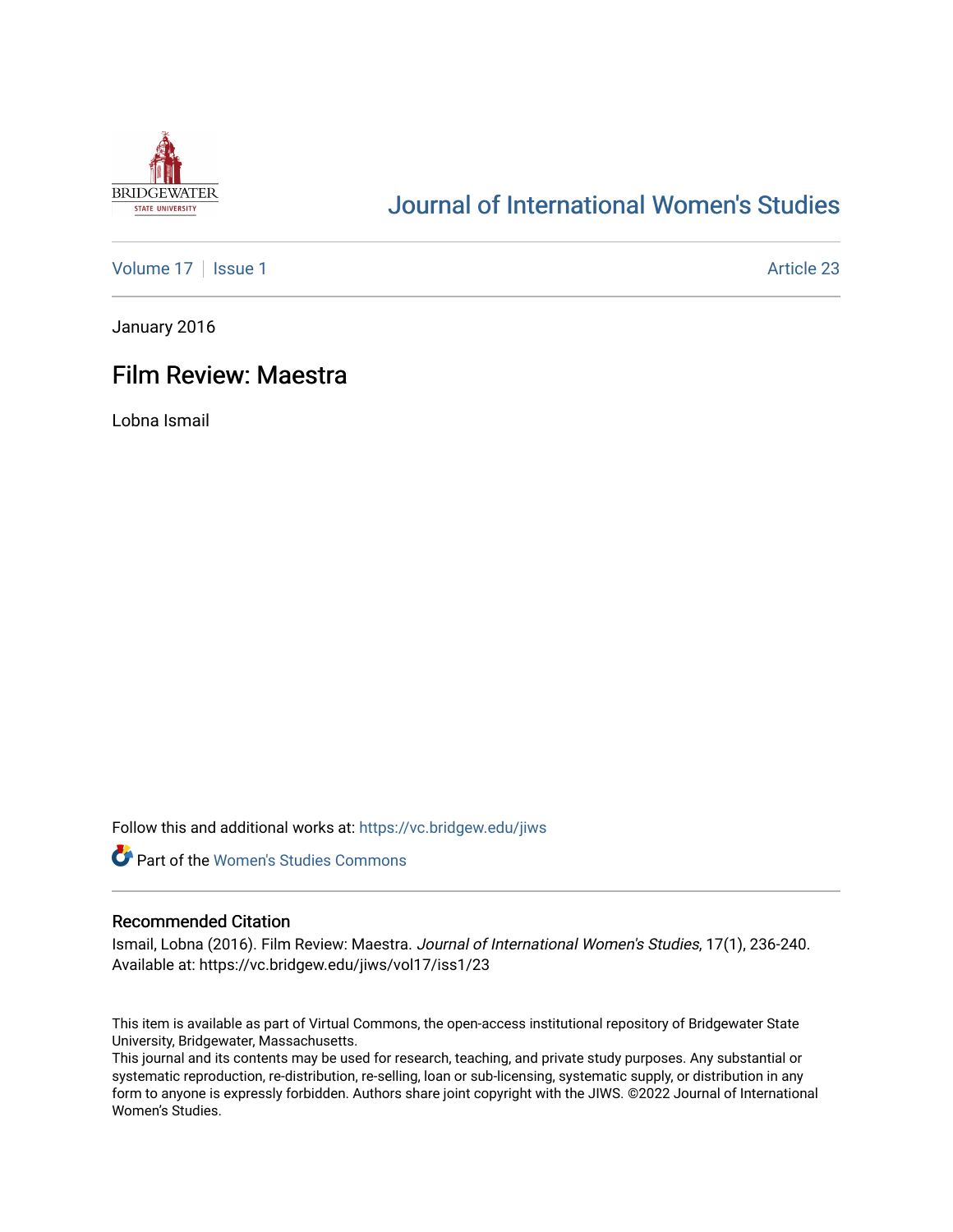#### Ismail: Film Review: Maestra

This journal and its contents may be used for research, teaching and private study purposes. Any substantial or systematic reproduction, re-distribution, re-selling, loan or sub-licensing, systematic supply or distribution in any form to anyone is expressly forbidden. ©2016 Journal of International Women's Studies.

## *Maestra* **(2011), documentary, directed by Catherine Murphy. US, 33-minutes, Colour, DVD, Spanish, English subtitles. Distributed by** *Women Make Movies***. Order No. W141121**

Reviewed By: Lobna Ismail $^1$ Cairo University

#### *Maestra* **in Cairo**

When lights suddenly surprised my undergraduate students in the soothingly dark screening hall of the English Department at Cairo University, I realized, with relish, that *Maestra*  leaked from the screen into their fascinated senses, let alone, their lives. I had a similar experience, weeks earlier, with a niche of scholars and researchers when I first watched the film during the 2015 ASEAN Literary Festival in Jakarta. Almost half an hour earlier, when the screening began, my Cairine audience gathered that Cuba, focalized in white big letters on the first of a series of black introductory canvases, and simultaneously vocalized by an explosion of an energetic popular Latino chant: "CUBA", accompanied by rhythmic spurts of clanking, was to be the place from which places and faces would emerge. These were to be illuminated by a past so exquisitely (and intelligently) brought alive by director Catherine Murphy. Cuba was a realm of reality so miles apart from where we were in the hall, I mused then. But Cuba *of the early Sixties*! 1961, to be exact, as the canvas-sandwiched footage of the huge procession headed by Fidel Castro, Osvaldo Dorticós, el Che and other leaders of the La Coubre boat sabotage showed - followed, again, by the focalized year on the second canvas - seemed a somehow foreign, if not enigmatic, temporal terrain. Shimmery images of iconic el Che's monochrome features on the walls of a friend, a Tshirt, or a restaurant, and vague associations of a once-upon-a-time ambitious revolution and aspiring reforms (that brought Castro's Cuba and Gamal Abd el-Nasser's Egypt together during the late Fifties and, later on, the Non-Aligned Movement) floated into the hall. "The dictator and the rebel", was a whisper somewhere. The members of my audience, I realized, were not merely victims of the manipulation of global media often controlled by the narrative of victor political charlatans, but also by history's amnesia, discarding, under-representing and sometimes misrepresenting, as years pass by, juicy lumps of narratives, and dumping these among the clutter of humanity's already crowded memory lane. *Maestra* was to be their special experience of what they have lately come to know as alternative narrative.

#### **Installing Filters, Tracks and Anchors**

To make amends, a temporal repositioning of the audience was pre-planned and a dose of palimpsestic memory hauled into the hall. It was to be echoed and re-echoed throughout the film in the factual authenticity of footage and still *period* photos. Once brought in, the politically *charged* Cuban Sixties, with their national fervor, land reforms, and belligerent defiance of poverty, illiteracy, *and* US maneuvers (Isenhaur's and, after him, Kennedy's attempts to bring Cuba back to the capitalist political barn with the notorious Bay of Pigs Invasion and *Operation* 

 $\overline{\phantom{a}}$ 

<sup>&</sup>lt;sup>1</sup> Associate professor of English and comparative literature.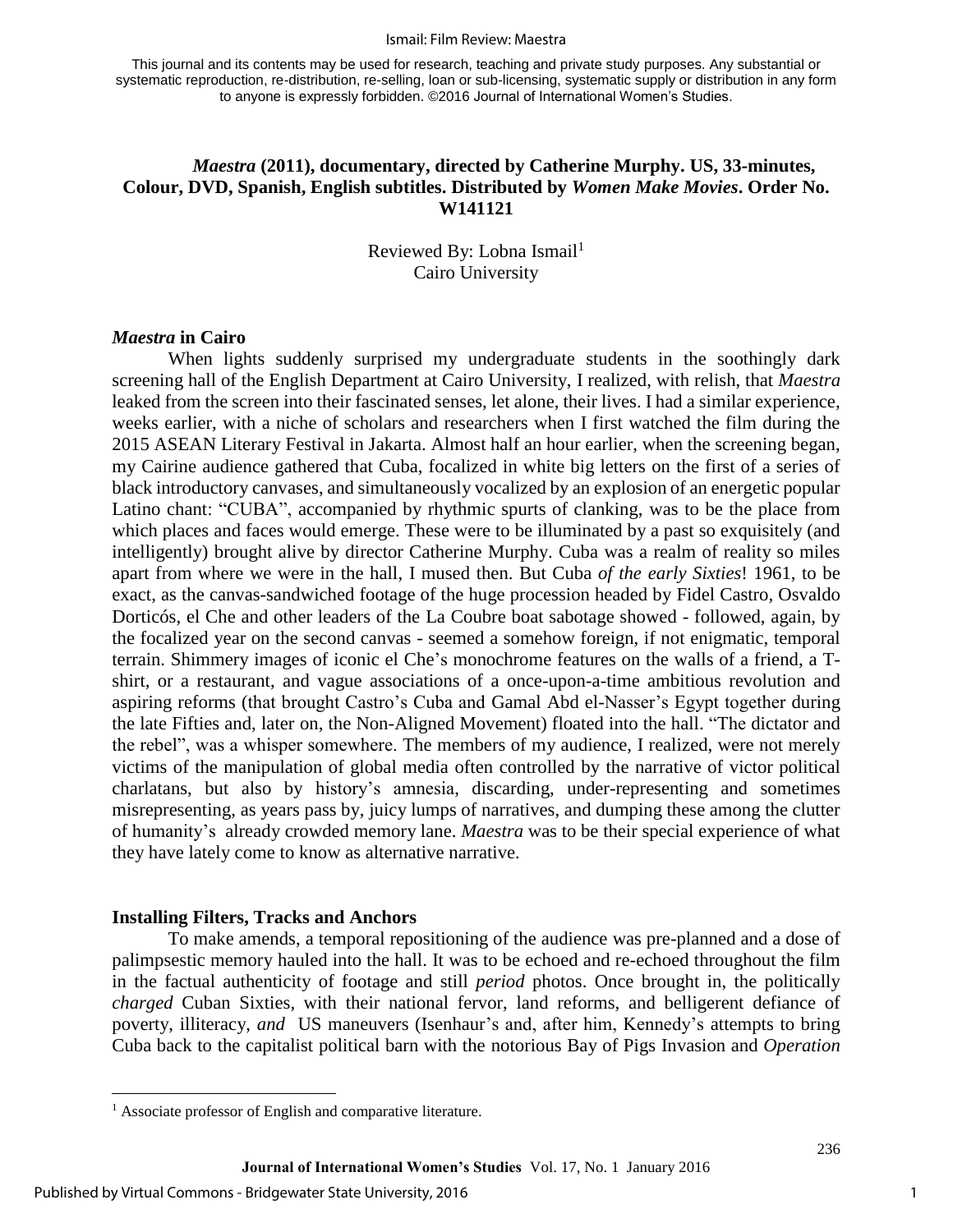Mongoose—a plan to sabotage and destabilize the Cuban government and economy<sup>2</sup>) slotted into their assigned part as mental filters for the *real* treat, i.e., the *Campaña Nacional de Alfabetización en Cuba,* Cuba's 1961 National Literacy Campaign. Again, the campaign was focalized and brought alive with more information canvases and vibrant footage in quick succession. The footage showed a young girl in military attire putting an instruction book in a bag; enthusiastic boys and girls out of a river boat in a poor rural area; a determined boy riding a horse amid trees and shrubs; a dedicated teacher writing big chalk vowels on a blackboard over the wall of an impoverished country house; another boy teaching an attentive aging peasant; smiling young women running excitedly down steep mountainous grounds; then another young woman teaching a farm family in a beggared dim room. The successively meshed in-between information canvases grafted the primary memory tracks that would turn Murphy's visual documentation of the world's most ambitious and organized literacy campaign (according to UNESCO) into an internal guide for a more direct relationship with the real world, our world. The tracks included the fantastic number of participants (250,000 who comprised the "literacy brigade" or *brigadistas*) who responded to Castro's open call for volunteer literacy teachers and the massive media campaign that went all over the country then; the equally overwhelming number of those who were able to read and write by the end of this year (700,000, predominately illiterate peasants or *Guajiros*); the fact that 100,000 teachers were under the age of 18; and that more than half of the volunteers were women, the majority of whom went out to teach literacy in rural communities across the island. When canvas and footage, capturing the youthful faces of the campaign (all, like the first girl, dressed in military attire), came to an end, with the capitalized title, Maestra (Teacher) halting the sequence, the story of the campaign streamed in from its historical confinement. The alternative narrative was about to begin, in Spanish, accompanied by English subtitles and intermittently graced with the voice (-over) of Alice Walker.

Footage of Fidel Castro at the UN announcing the launching of the "year of education" (January 1-December 22) to eradicate illiteracy in Cuba frames the first phase of the narrative: "Our people will fight a great battle against illiteracy with the ambitious goal of teaching each illiterate person to read and write in the upcoming year". Castro's voice branches into various videos of Cuban crowds, attentively glued to a T.V. screen, and listening to their leader. The footage acts as an authoritative anchoring of "lived-reality", a serious, emotionally charged reality made all the more powerful by access to the lives of nine amazingly inspirational Cuban female witnesses. It is the stimulating interviews and stories of those *still* passionate ladies, who were, back then, only young but very zealous girls volunteering as literacy teachers in a first-timer literacy campaign of a country in the making, that chant the audience into the incantatory world of *Maestra*.

Pulsating with proud personal narratives and intersected with rich archival footage and still photos of the rural world(s) in which they lived for a whole year (these are ingeniously visually manipulated by a dramatizing lens that animates the stillness of a zoomed in face or a bunch of details sliding smoothly around a place), the eight-year-in the-making coloured testimonies of the ladies begin the incantation. Daysi Veitia (architect), Gina Rey (urban planner), Norma Guillard (social psychologist), Eloisa Hernandez (translator), Adria (film and theatre actress) & Ivonne Santana (teacher), Blanca Monett (medical secretary), Diana Balboa (visual artist) and Griselda Aguilera (math teacher), are so beautifully alive and so brilliantly meshed with photos and footage of their black and white girly selves. One-on-one, in arabesque sit-down interviews, the ladies

 $\overline{\phantom{a}}$ 

<sup>2</sup> John F. Kennedy Presidential Library and Museum. "The Bay of Pigs." *JKF in History*.

http://www.jfklibrary.org/JFK/JFK-in-History/The-Bay-of-Pigs.aspx. Accessed on 1 August 2015.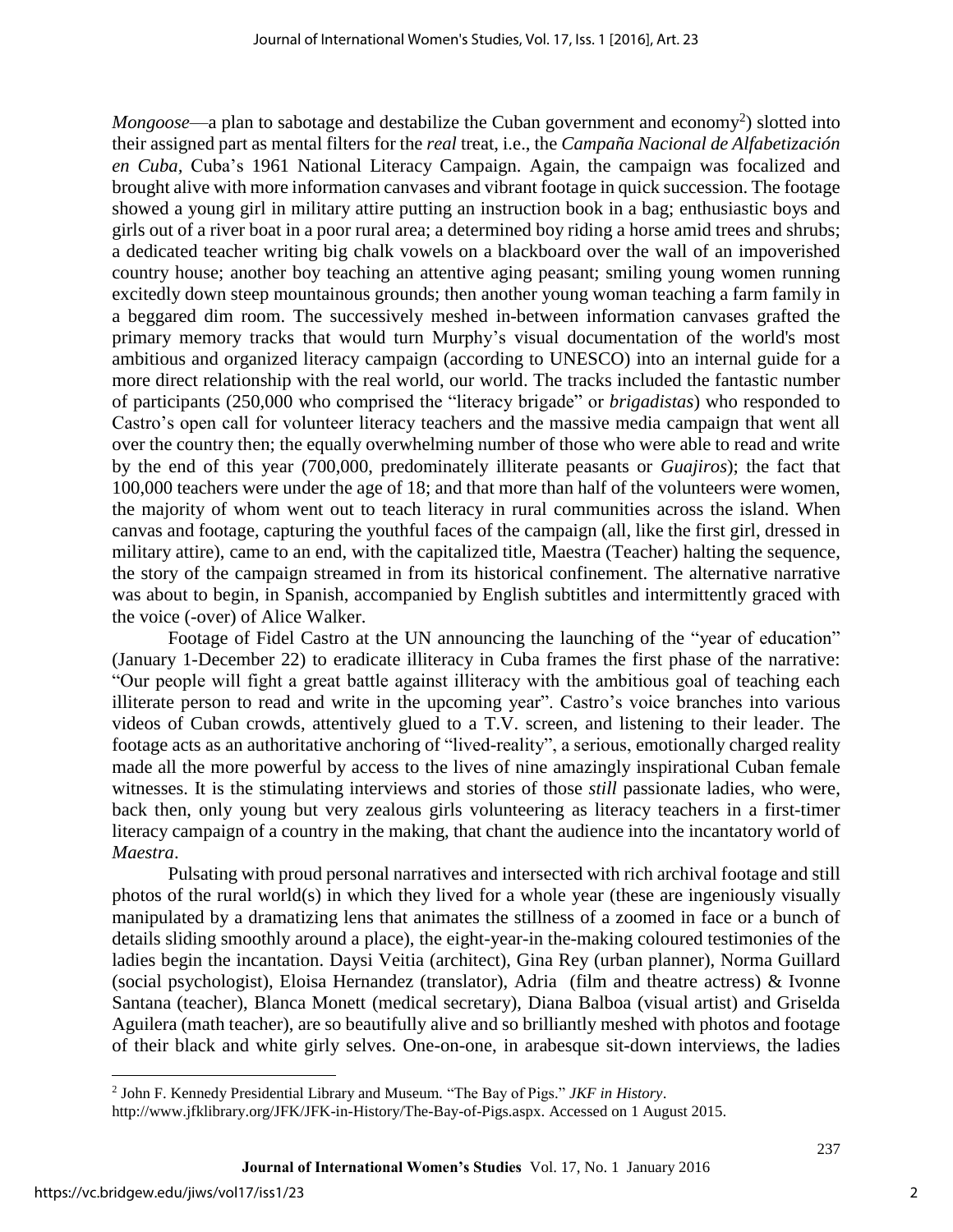speak off-camera, their voices and faces, dominating the screen, melt into the photos and footage of their rural lives during the campaign. A chequered balck-and-white reconstruction of nine lives strikes the magic and heart-warming message of *Maestra.*

Immersed in the richness of the photos and footage, we follow the virgin years of those participants (ages range from 7 to 17, students, mostly from secondary and high schools), and relive their falling in love with the "feeling of independence"; their defiance and persistence in the face of anxious parents worried about their girls venturing away from home, heading for remote country and mountain regions where running water and electricity were non-existent, and living with families they did not know. Intrigued, we watch them in their 15-day training at the beachside town of Varadero (once an exclusive community for the wealthy; many of its grand mansions transformed into schools and museum after the revolution) and ponder over the heavy (compound) task ahead: "We had to be like family doctors are today. Helping create healthy habits, life habits, a series of things". We eye them, curiously, as they ride trucks and trains, wade in waters, walk like miniature creatures among giant trees and green-thick hills and mountains - armored only with their pencils, workbooks, lanterns and hammocks – then reach their assigned new "homes"/cottage-schools, take census, schedule classes, help farmers turn a kitchen table into a class, improvise a blackboard, and share their students' startling discovery of their ability to read their names.

### **The Empathic Self**

"Cuba Invaded: Foes of Castro Open Offensive", thus announces the voice of Ed Herlihy in the *Historic Universal Studios* newsreel segments of the aftermath of the failed 1961 invasion of Cuba (by CIA financed and trained Cuban exiles). By the time we reach the assault on Cuba's Bay of Pigs, which took place in the middle of the campaign, Murphy has succeeded in turning memory into an emotional space and in making connections between the personal and the political, the individual and the collective. Intense empathy thus sifts onto the fear-full senses of the audience. The atmosphere of threat and danger invades the seats in the hall. The music in the background becomes tremulous. "Armed insurgents intent on toppling the new Cuban government still roamed the countryside where thousands of literacy teachers were hard at work", the sanguine voice of Alice Walker resounds in our chests. But, then, a stream of still photos showing the literacy teachers at work with their studious students/farmers glows, with nonchalance, into our eyes. They are not afraid. But an appointment with death is due: one of the teachers is assassinated by the insurgents. Not unsurprisingly, the glow in the photos shines even more: the overwhelming funeral footage of the murdered teacher, Manuel Ascunce, bleeds away into the boldness of defiance: "It was very painful. Well, that just gave us more determination to continue, because it was very beautiful what was happening", and the brilliant juxtaposition of the highly symbolic footage of a zoomed-in teacher's hand (only the hands) gently passing a pencil to the trusting fingers of her aging male student.

Politics is not, however, as always, the only bewildering reality. With incredible strength, faith, and patience the girls come out victorious in the face of all the "machismo", misunderstanding (a jealous husband neither wanting to learn nor allowing his wife to), paranoid ideas (jealous wives fearful for their husbands), and social restrictions related to the role of women back then. Interesting footage and still photos of the essential female stereotype (lovely young ladies in swimming suits posing for Miss Cuba, fluffy dresses, etiquette classes, dolly girls balancing books and walking gracefully, a self-adoration gaze in a mirror) are followed by those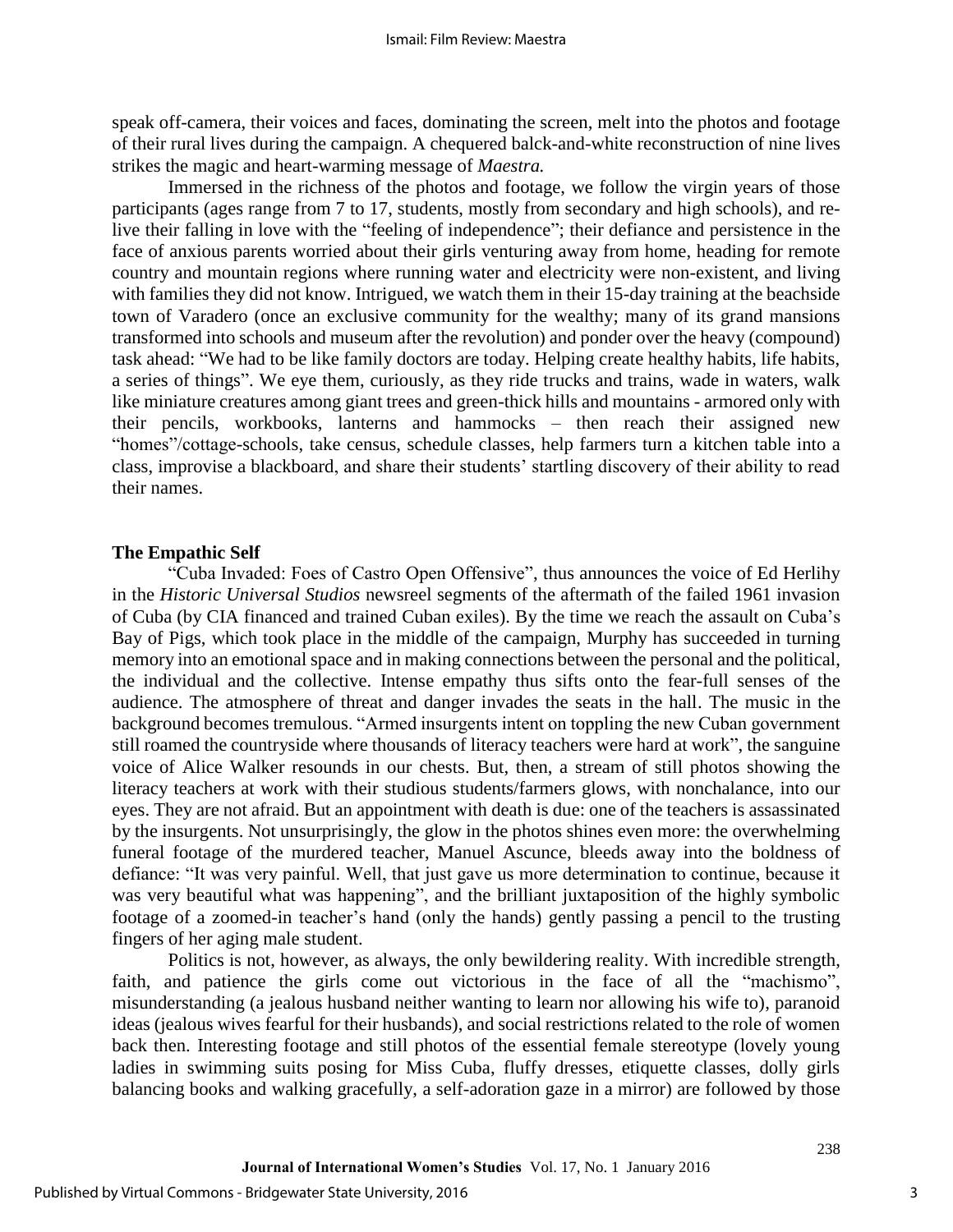of a dedicated female teacher at work, a military clad girl at the wheel of a Jeep, passing a lantern to other female colleagues around the car. We smile away our amazement, and seek instead the root of those girls moral stamina, their extraordinary sense of responsibility (the story of Griselda, aged 7 and her completely illiterate 58 year old student, given a teaching assignment close to her home) and their fountain-like patience flowering into decisiveness and courage to teach those deprived and marginalized (by *real* dictatorships) for whom education has become "insulin".

*You never think that what you do is important or not. You just do it. Back then, I was only 12, I didn't know that this would be so historical, or that it would be important. But as a sensitive person, I knew I was doing a good thing. I was doing good for people, that I was giving something of myself to others. That's what was always taught at our home; that we have to share what little we had.* 

An incredible urge to bring knowledge to those who did not have it, to share it, and to celebrate it becomes the sole purpose of life.

*Helping others selflessly is one of the best things that can happen to you in life. And when you discover that at such a young age as I had the opportunity to do, you can never stop. It becomes the foundation of one's life. It becomes the purpose for one's life.*

Is it the regenerating power of life that pushes the human Self to be more than *its* self? Is it ecstatic achievement? Is it the liberating impulse given a chance to break free from familial bonds, taboos, and the twinkles of self-doubt, all materializing in the joyful cry of a poor peasant who could read and write? It is all that.

*For me, it was decisive: my ability to evaluate myself; to know what I was capable of. After the campaign, I know that I could aim higher in life. I didn't have to settle for the future my Mom planned for me. I could aspire to more*.

For those women weaving their memories of the campaign (for the audience too) reconstructing their coherent selves over time, the campaign was a crucible in which the inner world of the self and the world of others were not only beautifully amalgamated, but exquisitely purified.

Murphy further expands the emotional space of her empathic audience by bringing along interviews with some of the farmers who were themselves students at the time of the campaign. Their warm recollections of the girls (they were not only teachers, but fellow workers in the agricultural jobs the farmers did, "all types of work … they never failed") and the familial ties that bound them at the time blow more life into the eventful past. The album of photos capturing the *brigadistas* working with their students in the morning fields and attentively guiding them in the quiet of the evenings is extremely heartwarming. Footage of jubilant parties and barbeques, singing and dancing, and group photos of happy, fulfilled faces crown the journey that every one took into the heart of the Other.